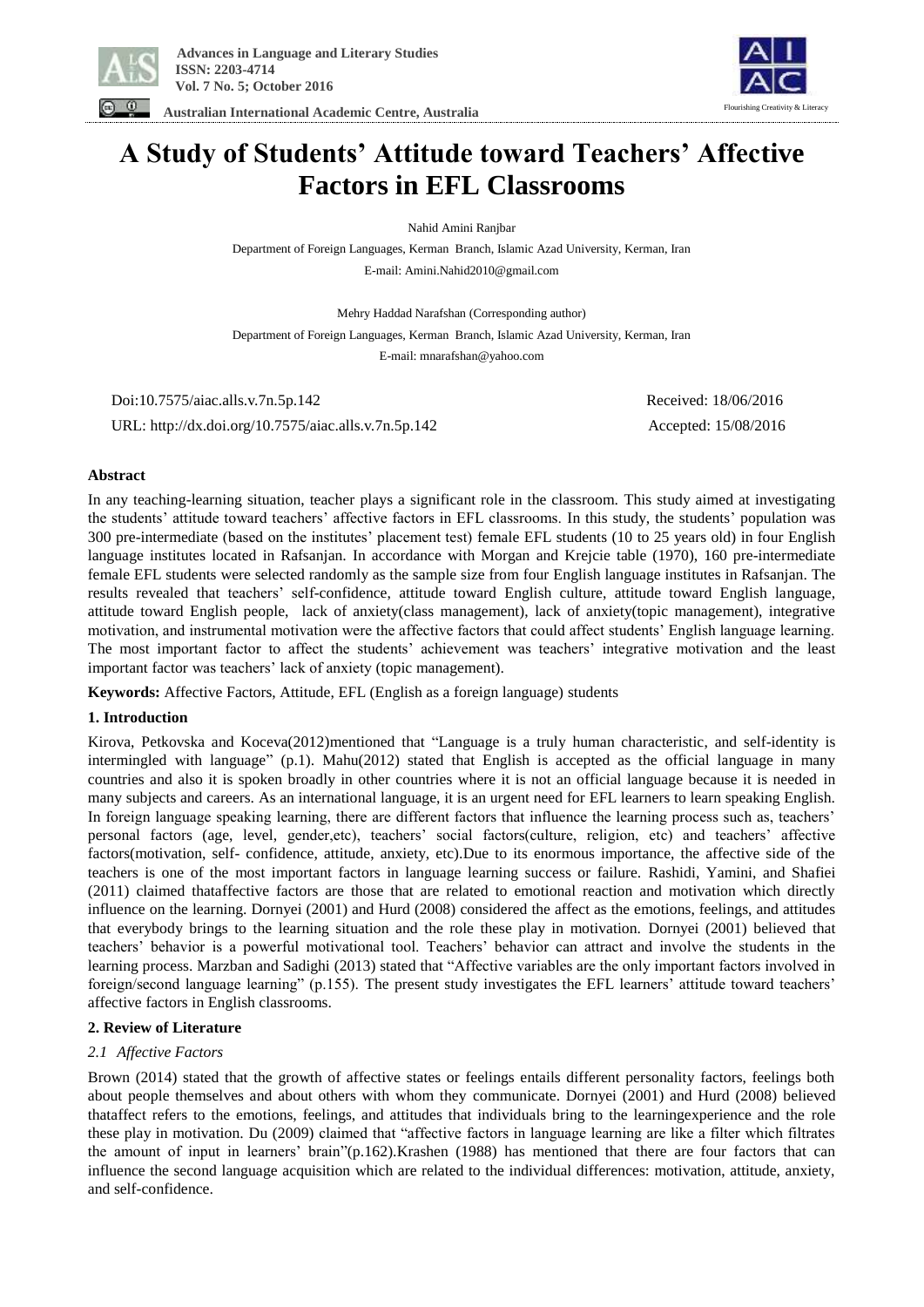## **ALLS 7(5):142-146, 2016** 143

### *2.2 Studies done on Teacher's Motivation in Foreign Language Classrooms*

Yuan (2006) investigated the work motivation and job satisfaction among 200 teachers from 4 universities in Hunan, China. This study stated that work itself and interpersonal relationship were main positive factors that motivated teachers in the universities. The most negative factor contributed to dissatisfaction was the inadequate professional training and limited opportunity for promotion. According to this study, male teachers and female teachers had similar conception about work itself and interpersonal relationship. However, female teachers had more satisfaction of income, administration and promotion than male teachers. Despite this, other background factors of teachers, age, degree, work experience and marriage status had no significant effect on work motivation or job satisfaction.

Pu (2006) did a research on teachers' motivation and job satisfaction among 125teachers from 4 universities in Hebei, China. This study showed that interpersonal relationship was the most important factor that contributed to job satisfaction while policy and the administration were the most important factors that leaded to their job dissatisfaction. University teachers had different attitudes toward job satisfaction considering their different marriage condition, position and department. Single teachers had less job satisfaction of income than teachers who were married. The higher position the teachers had the more satisfaction of income they showed.

Dweik and Awajan (2013) investigated the motivational level of English language teachers in Jordan. To achieve the goal of the study, the researchers used an English language teachers' questionnaire. Second Educational Directorate had been purposively selected to respond to the questionnaire. Data obtained indicated that the Ministry of Education, the school principals, the English language supervisors, the teachers' colleagues and their students did not motivate the English language teachers in the Jordanian public secondary schools. The study also showed that the teachers of English language are motivated because they like their jobs, and teaching will help them in their future. Teaching also gives them security for their families and it is prestigious to be an English language teacher.

## *2.3 Studies done on Teacher's Anxiety in Foreign Language Classrooms*

Tum (2010) conducted a study with 79 non-native EFL teachers from a Middle East University and 131 non-native EFL student teachers attending teacher education programs to investigate whether the different participants experienced feelings of foreign language anxiety and examine the relationship between personal characteristics and the levels of anxiety experienced. The participants were found to experience higher levels of foreign language anxiety than nonnative EFL teachers. Merç (2011) conducted a qualitative study with 150 Turkish EFL student teachers to find out what the sources of teachers' foreign language anxiety are. The sources of foreign language teacher anxiety were found in the areas of dealing with students, maintaining classrooms, teaching a difficult subject or teaching a subject for the first time, being observed by cooperating teachers, being interrupted by mentors suggesting ways to teach students properly during students' teaching, and miscellaneous.

Aslrasouli and Pourvahid (2014) investigated teacher anxiety among practicing EFL teachers in the Iranian context. In particular, this study tried to identify different sources of anxiety among male and female teachers across novice and experienced EFL instructors. The researcher used a self-report questionnaire to collect the data from 114 EFL teachers working in universities, high schools and language centers. The analysis of data revealed that about 57.65% of teachers had the feelings of anxiety in one way or another. Furthermore, of five main categories, interpersonal relations had the highest impact whereas employment structure seemed to have the lowest effect on anxiety. Other categories, language proficiency and knowledge, facilities and resources and other Factors, had moderate effects on teacher anxiety. The study also found that of 48 items as the sources of anxiety, most of the localized items had a great influence on teaching anxiety.

#### *2.4 Teacher's Attitude in Foreign Language Classrooms*

Brown(1982) believed effective teachers understand the problems of students. They are empathetic, considerate and reflective. They know the diversity of issues associated with students and plan how to solve their problems. Brown and Richard (2008) stated teachers' attitude also affects their own abilities. Positive approach in teaching enables the teachers to create a learning community where every student has access to meaningful learning opportunities. Teachers with positive attitude do not show mistakes of students, rather they work to improve their talents.

Carr (1990) believed that professional attitude of a teacher is the demonstration of his/her likes or dislikes, feelings, emotions or behavior towards teaching and learning practices in the realm of education. Research has proved that teachers with positive attitude perform better in teaching and learning. They are more cooperative and dedicated in the dispensation of their duties as teachers. Professional attitude of teachers plays a fundamental role in shaping the behaviors of teachers. Bass (1999) stated that teachers who accept teaching as their profession keep direct relationship with other teachers, students, parents, communities and the society at large. They do not hesitate to share their experiences with their colleagues. Rather they seek guidance and provide support to others in the field of education. They consider themselves as guides, coaches and leaders in the process of teaching and learning. Hence, most attitudes are the result of direct experience and observations from the environment in which teacher operate as practitioners.

Baxter (1989) believed that teachers with positive attitude have stable emotions and feelings. They demonstrate affection, patience, sincerity and care while interacting with other teachers, parents or school staff. They do not work in isolation. Such teachers work in collaboration and they have high self-confidence. Students do not hesitate to meet them as they are accessible to everyone openly. Bean (1996) claimed positive professional attitude helps teachers develop the ability to establish shared environment where everyone is able to contribute. They have a decent and complete control on the teaching and learning environment and monitor it effectively. Black (1989) stated that modern concept of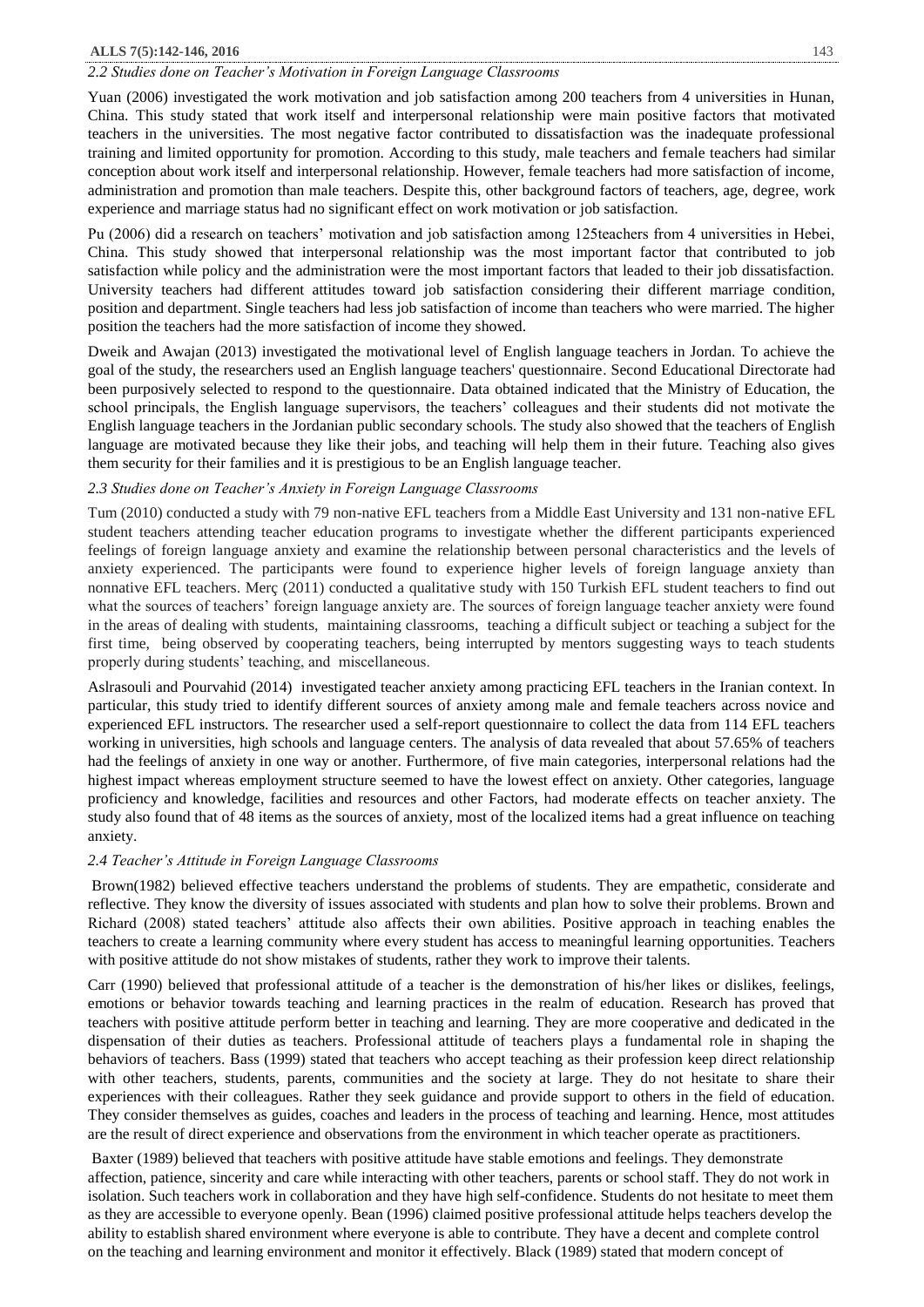#### **ALLS 7(5):142-146, 2016** 144

classroom is that it is a community of learners. Students have the right and the responsibility to contribute. Therefore, it is important for teachers to allow students both fair responsibly and freedom to act. Teachers who have a positive thinking are able to create learning communities.

# **3. Methodology**

The population of this study was 300 pre-intermediate (based on the institutes' placement test) female EFL students (10 to 25 years old) in four English language institutes located in Rafsanjan. In accordance with Morgan and Krejcie table (1970), 160 pre-intermediate female EFL students were selected randomly as the sample size from four English language institutes in Rafsanjan. Among all 160 students who took part in this study, 79(49.4%) of the students' age range was 10-15 years old, 70(43.8%) students were 15-20 years old. In addition, 11(6.8%) of the students were 20-25 years old. A structured interview was administered to the students, and it was used for collecting the data on students' attitude toward teachers' affective factors in EFL classrooms. In the structured interview, the questions were divided into eight parts of the attitude of teachers towards English culture, the attitude of teachers towards English language, the attitude of teachers towards English people, self-confidence, teachers' lack of anxiety(class management), teachers' lack of anxiety (topic management), teachers' integrative motivation, and teachers' instrumental motivation.

## **4. Results and Discussion**

Regarding Table 1, 21 students (13.1%) believed that the teachers' self confidence, 8 students (5%) believed that attitude of teacher toward English culture, 15 students (9.3%) believed that attitude of teacher toward English language, 7 students (3.7%) believed that attitude of teacher toward English people , 5 students (3.1%) believed that lack of anxiety of the teacher to the class management, 2 students (1.2%) believed that lack of anxiety of teacher to the topic management, 90 students (56.2%) believed that integrative motivation of teacher, and 13 students (8.1%) believed instrumental motivation of teacher can make an emotional relationship between the teacher and the students in the classroom. Thus, more than half of the students (56.2%) believed that integrative motivation of teacher can affect the students' performance. As the table 2 and figure 1 show, the mean scores of teachers' self-confidence, attitude toward English culture, attitude toward English language, attitude toward English people, lack of anxiety(class management), lack of anxiety(topic management), integrative motivation, and instrumental motivation were 5.46, 4.43, 5.22, 3.78, 3.25, 3.24, 4, 5.73 and 4.89. The highest mean score was for teachers' integrative motivation (M=5.73) and the lowest mean score was for teachers' lack of anxiety (Topic Management) (M=3.24).

| Situation                                             | Frequency | Percent |
|-------------------------------------------------------|-----------|---------|
| Self-Confidence of Teacher                            | 21        | 13.1%   |
| Attitude of Teacher toward English Culture            | 8         | 5%      |
| Attitude of Teacher toward English language           | 15        | 9.3%    |
| Attitude of Teacher toward English People             | 6         | 3.7%    |
| Lack of Anxiety of Teacher to the Class<br>Management | 5         | 3.1%    |
| Lack of Anxiety of Teacher to the topic<br>Management | 2         | 1.2%    |
| Integrative Motivation of Teacher                     | 90        | 56.2%   |
| Instrumental Motivation of Teacher                    | 13        | 8.1%    |
| Total                                                 | 160       | 100%    |

Table1. Frequency distribution of Students' Attitude towards Teacher's Affective Factors in EFL Classrooms

Table 2. Friedman Test of Students' Attitude towards Teacher's Affective Factors in EFL Classrooms

| Factors                                       | Mean Rank | priority        |
|-----------------------------------------------|-----------|-----------------|
| Self-Confidence of Teacher                    | 5.46      | 2 <sub>nd</sub> |
| Attitude of Teacher toward English Culture    | 4.43      | 5th             |
| Attitude of Teacher toward English language   | 5.22      | 3nd             |
| Attitude of Teacher toward English People     | 3.78      | 6th             |
| Lack of Anxiety of Teacher (Class Management) | 3.25      | 7 <sup>th</sup> |
| Lack of Anxiety of Teacher(topic Management)  | 3.24      | The last        |
| <b>Integrative Motivation of Teacher</b>      | 5.73      | The first       |
| <b>Instrumental Motivation of Teacher</b>     | 4.89      | 4 <sup>th</sup> |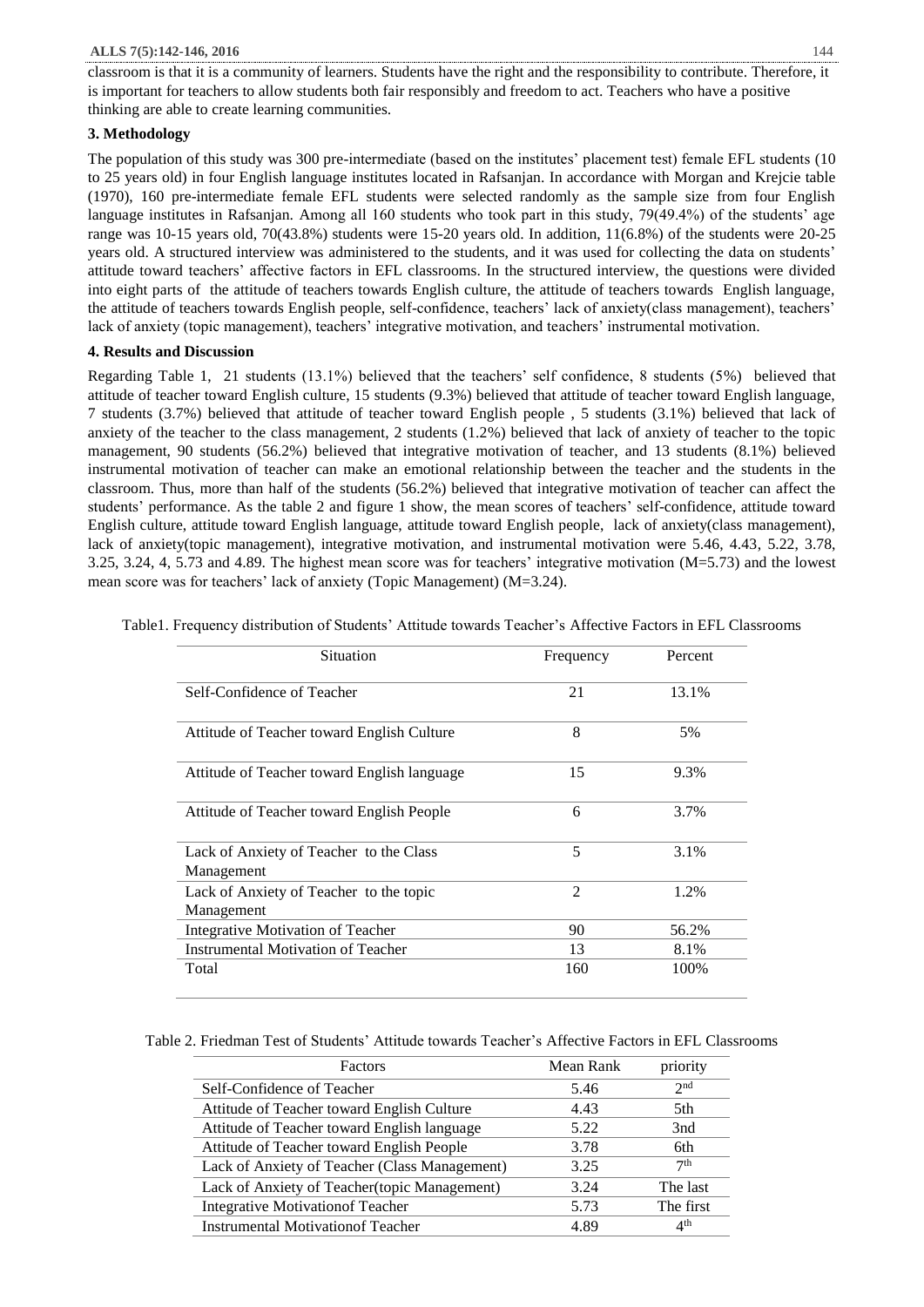

Figure 1. The Mean Scores of Teachers' Affective Factors in EFL Classrooms

## **5. Conclusion**

The evidence from this study revealed that teachers' self-confidence, attitude toward English culture, attitude toward English language, attitude toward English people, lack of anxiety(class management), lack of anxiety(topic management), integrative motivation, and instrumental motivation were the affective factors that could affect students' English language learning. The most important factor to affect the students' achievement was teachers' integrative motivation and the least important factor was teachers' lack of anxiety (topic management).

## **References**

Aslrasouli, M., & Pourvahid, M. (2014). An Investigation of Teaching Anxiety among Novice and Experienced Iranian EFL Teachers across Gender*. Procedia-Social and Behavioral Sciences,98, 304-313.*

Bass, R. (1999). The Scholarship of Teaching: Whats' the Problem*? Retrieved fro[m http://www.doiilt.gmu.edu/](http://www.doiilt.gmu.edu/)*

Baxter, M. (1989). Measures to Improve the Effectiveness of Teaching in UK Schools. *La Fisica Nella Scuola, Supplemento Specialo,* 2(2), 4.

Bean, J. (1996*). Engaging Ideas, The Professor's Guide to Integrating Writing, Critical Thinking and Active Learning in the Classroom*. Unpublished manuscript.

Black, P.(1989). *Talk presented in the Energy Alternatives Risk Education,* ICPE Conference, Ballaton, Hungary.

Brown, H.D. (2014). *Principles of Language Learning and Teaching* (4<sup>th</sup> edition). Longman.

Brown, G.A. (1982). Towards a Typology of Lecturing, Nottingham, UK.

Brown, J.S., & Richard, A. (2008). *Minds on Fire: Open Education, The Long Tail, and Learning. Educational Review*. Retrieved from http://net.educause.edu.ir/.

Carr, W(1990). Cambio Educativo Desarrollo Profesional*. Investigation*,1(11),3.

Dornyei, Z. (2001). *Motivational Strategies in the Language Classroom.* Cambridge University Press.

Dornyei, Z. (2001). *Teaching and Researching Motivation.* Harlow, England United Kingdom: Longman.

Du,X.(2009). The affective filter in second language teaching. *Asian Social Sciences,*5(8),162-165.

Dweik, B., & Awajan, N.W (2013). Factors that Enhance English Language Teachers' Motivation in Jordanian Secondary School. *English Linguistic Research*, 2(1), 33.

Hurd,S.(2008).Affect and strategy use in independent language learning. *Language Learning Strategies in Independent Settings,218-236.*

Kirova, S., Petkovska, B., & Koceva, D. ( 2012). Investigation of Motivation and Anxiety in Macedonia while Learning English as a Second / Foreign Language*. Procedia Social and Behavioral Sciences,* 46, 3477-3481.

Krashen,S.D.(1988). *Second language acquisition and second language learning.* Prentice-Hall International.